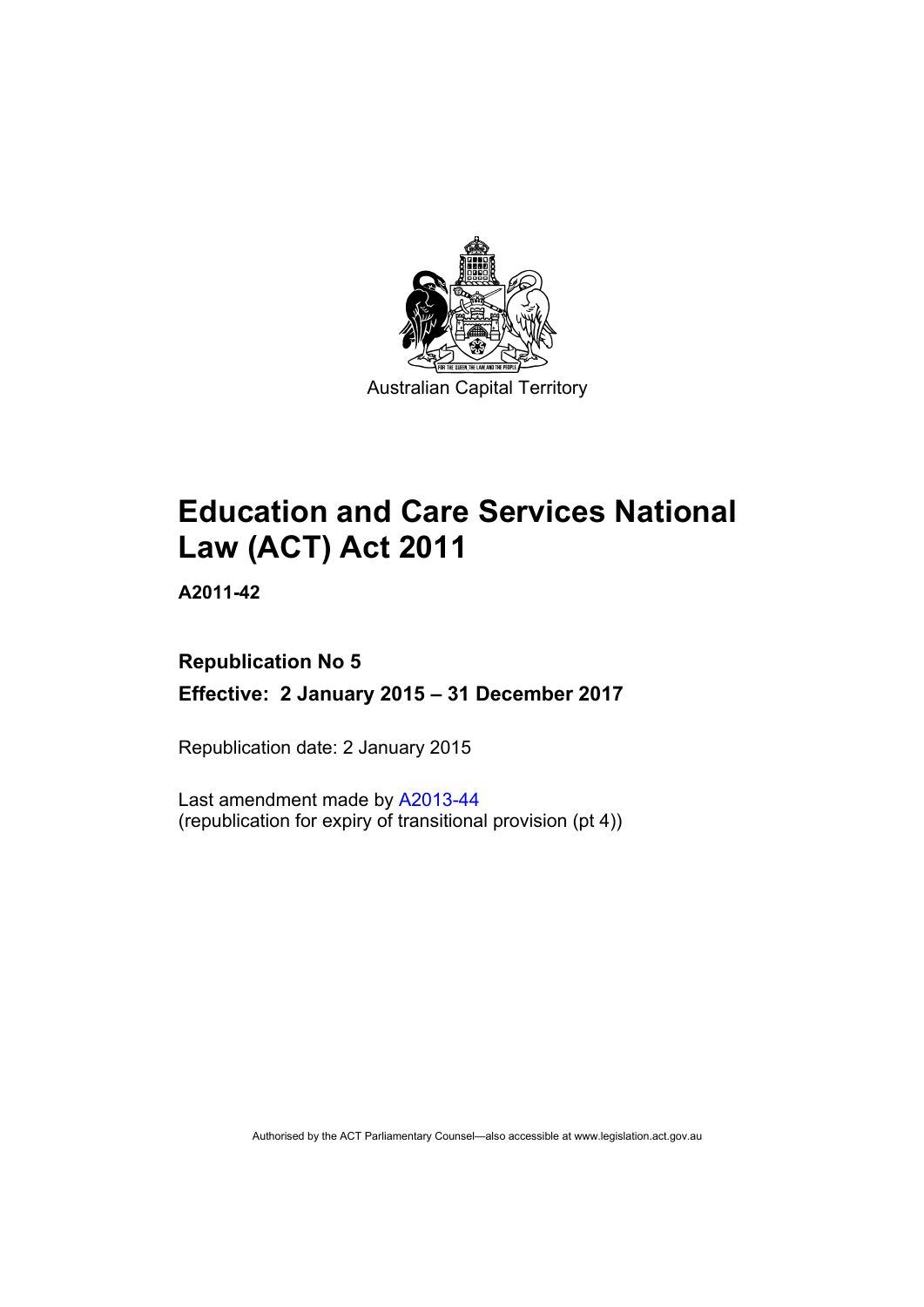#### **About this republication**

#### **The republished law**

This is a republication of the *Education and Care Services National Law (ACT) Act 2011* (including any amendment made under the *[Legislation Act 2001](http://www.legislation.act.gov.au/a/2001-14)*, part 11.3 (Editorial changes)) as in force on 2 January 2015*.* It also includes any commencement, amendment, repeal or expiry affecting this republished law to 2 January 2015.

The legislation history and amendment history of the republished law are set out in endnotes 3 and 4.

#### **Kinds of republications**

The Parliamentary Counsel's Office prepares 2 kinds of republications of ACT laws (see the ACT legislation register at [www.legislation.act.gov.au](http://www.legislation.act.gov.au/)):

- authorised republications to which the *[Legislation Act 2001](http://www.legislation.act.gov.au/a/2001-14)* applies
- unauthorised republications.

The status of this republication appears on the bottom of each page.

#### **Editorial changes**

The *[Legislation Act 2001](http://www.legislation.act.gov.au/a/2001-14)*, part 11.3 authorises the Parliamentary Counsel to make editorial amendments and other changes of a formal nature when preparing a law for republication. Editorial changes do not change the effect of the law, but have effect as if they had been made by an Act commencing on the republication date (see *[Legislation Act 2001](http://www.legislation.act.gov.au/a/2001-14)*, s 115 and s 117). The changes are made if the Parliamentary Counsel considers they are desirable to bring the law into line, or more closely into line, with current legislative drafting practice.

This republication includes amendments made under part 11.3 (see endnote 1).

#### **Uncommenced provisions and amendments**

If a provision of the republished law has not commenced, the symbol  $\mathbf{U}$  appears immediately before the provision heading. Any uncommenced amendments that affect this republished law are accessible on the ACT legislation register [\(www.legislation.act.gov.au\)](http://www.legislation.act.gov.au/). For more information, see the home page for this law on the register.

#### **Modifications**

If a provision of the republished law is affected by a current modification, the symbol  $\mathbf{M}$ appears immediately before the provision heading. The text of the modifying provision appears in the endnotes. For the legal status of modifications, see the *[Legislation Act 2001](http://www.legislation.act.gov.au/a/2001-14)*, section 95.

#### **Penalties**

At the republication date, the value of a penalty unit for an offence against this law is \$150 for an individual and \$750 for a corporation (see *[Legislation Act 2001](http://www.legislation.act.gov.au/a/2001-14)*, s 133).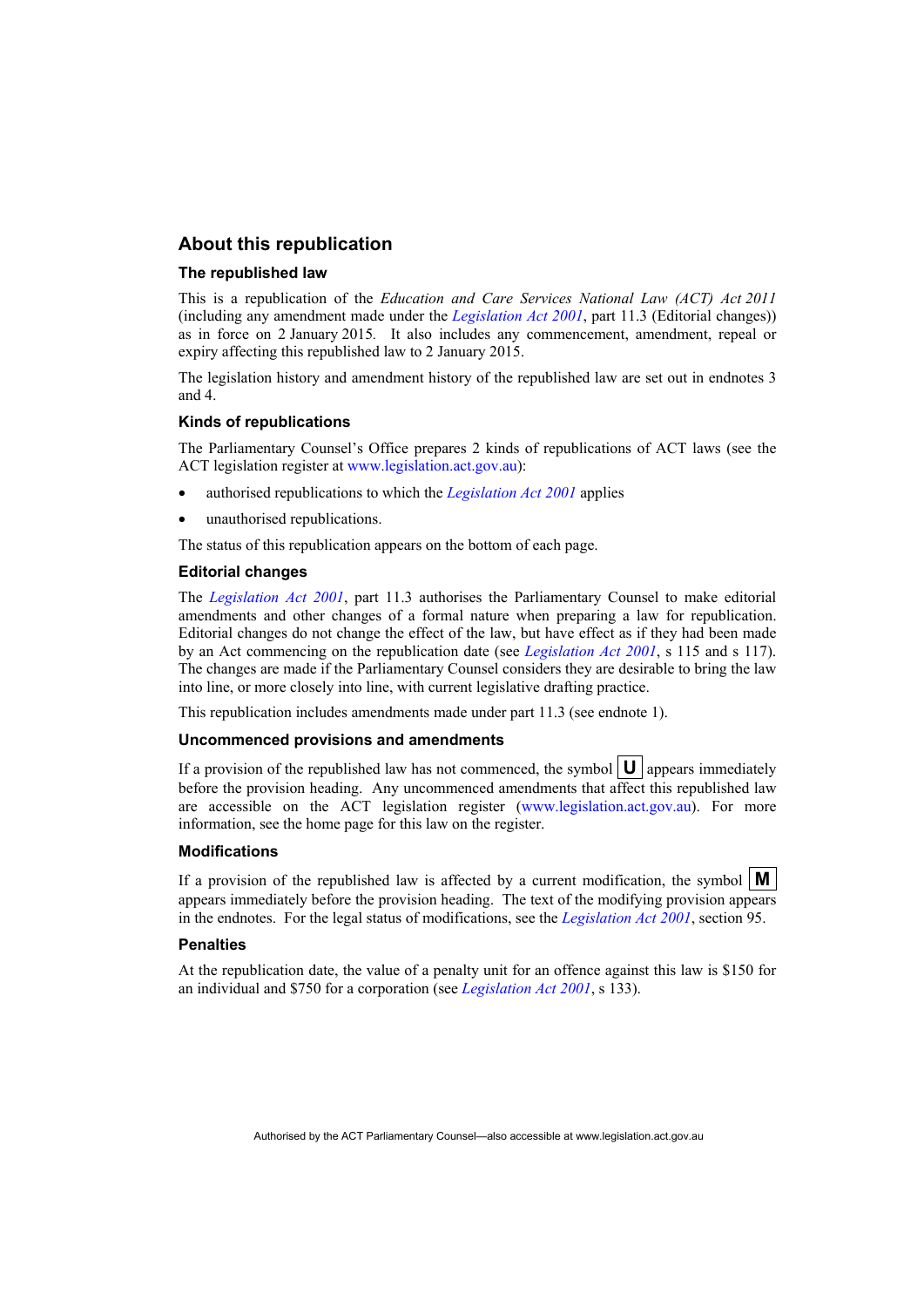

# **Education and Care Services National Law (ACT) Act 2011**

# **Contents**

| Part 1 | <b>Preliminary</b>                                                                            |   |
|--------|-----------------------------------------------------------------------------------------------|---|
| 1      | Name of Act                                                                                   | 2 |
| 3      | Dictionary                                                                                    | 2 |
| 4      | Terms used in Education and Care Services National Law (ACT)                                  | 2 |
| 5      | <b>Notes</b>                                                                                  | 2 |
| Part 2 | <b>Adoption of National Law</b>                                                               |   |
| 6      | Adoption of Education and Care Services National Law                                          | 3 |
| 7      | Exclusion of territory laws                                                                   | 4 |
| 8      | Meaning of generic terms in Education and Care Services National<br>Law for this jurisdiction | 4 |
| 9      | Relevant tribunal or court                                                                    | 5 |

Page

R5 02/01/15 Education and Care Services National Law (ACT) Act 2011 Effective: 02/01/15-31/12/17 contents 1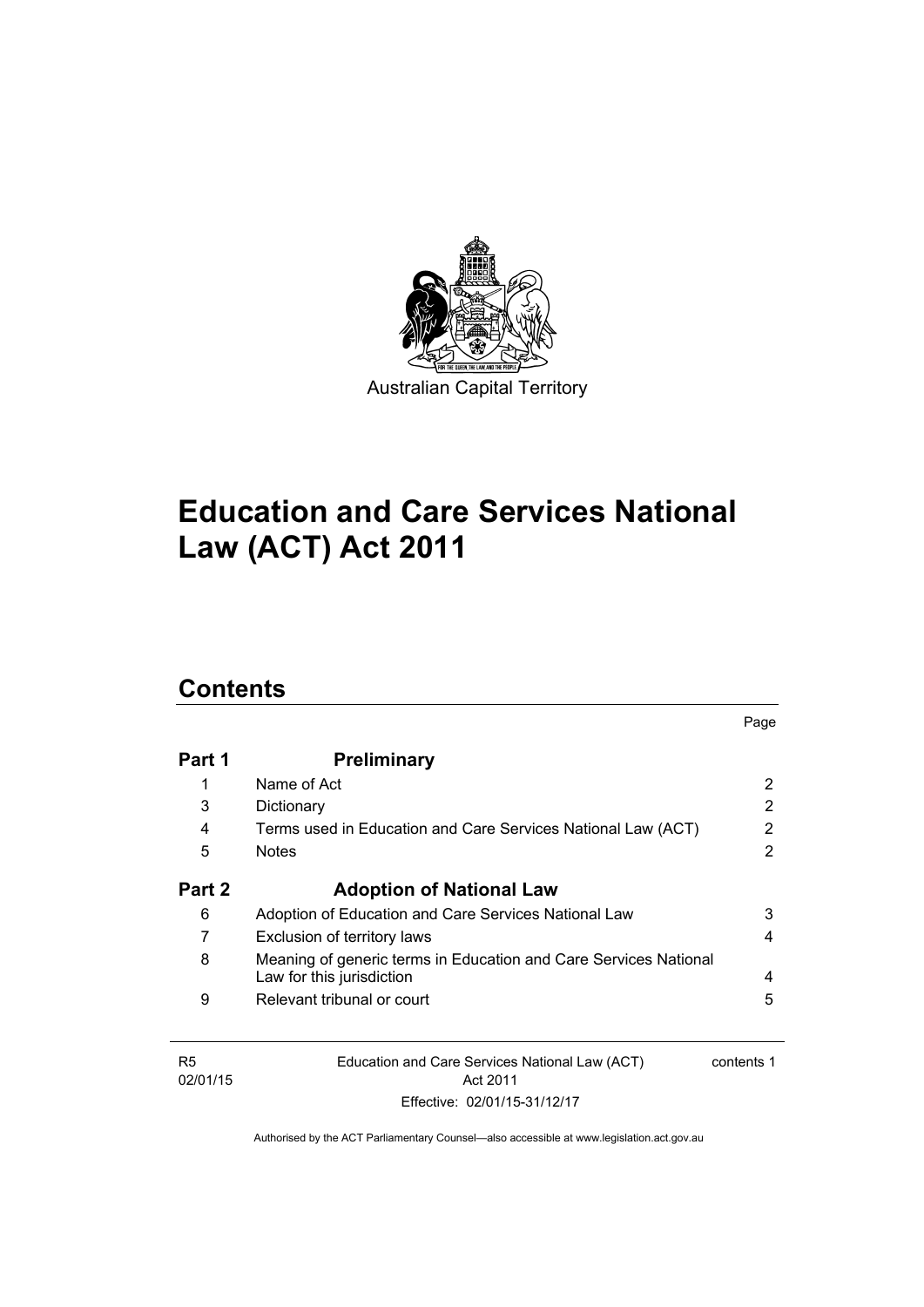#### **Contents**

|                   |                                        | Page           |
|-------------------|----------------------------------------|----------------|
| 10                | <b>Regulatory Authority</b>            | 5              |
| 11                | Children's services law                | 5              |
| 12                | <b>Education law</b>                   | 6              |
| 13                | Former education and care services law | 6              |
| 14                | Infringements law                      | 6              |
| 15                | Public sector law                      | 6              |
| 16                | Working with children law              | 6              |
| 17                | Working with vulnerable people law     | 7              |
| 18                | Penalty at end of provision            | $\overline{7}$ |
| Part 3            | <b>Miscellaneous</b>                   |                |
| 19                | Regulation-making power                | 8              |
| <b>Dictionary</b> |                                        | 9              |
| <b>Endnotes</b>   |                                        |                |
| 1                 | About the endnotes                     | 10             |
| 2                 | Abbreviation key                       | 10             |
| 3                 | Legislation history                    | 11             |
| 4                 | Amendment history                      | 11             |
| 5                 | Earlier republications                 | 12             |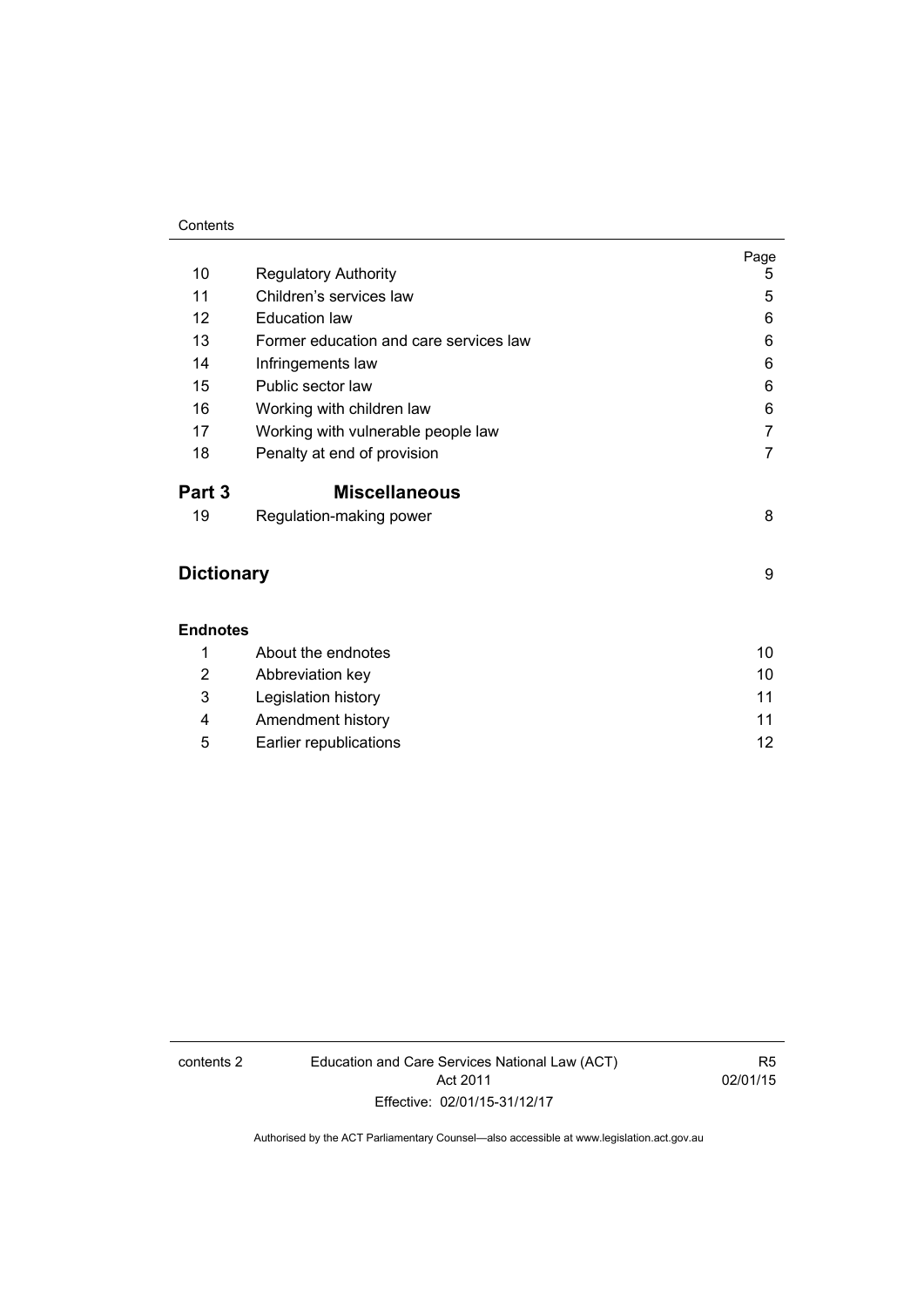

# **Education and Care Services National Law (ACT) Act 2011**

An Act to apply a national law relating to the regulation of education and care services for children

R5 02/01/15

l

Education and Care Services National Law (ACT) Act 2011 Effective: 02/01/15-31/12/17

page 1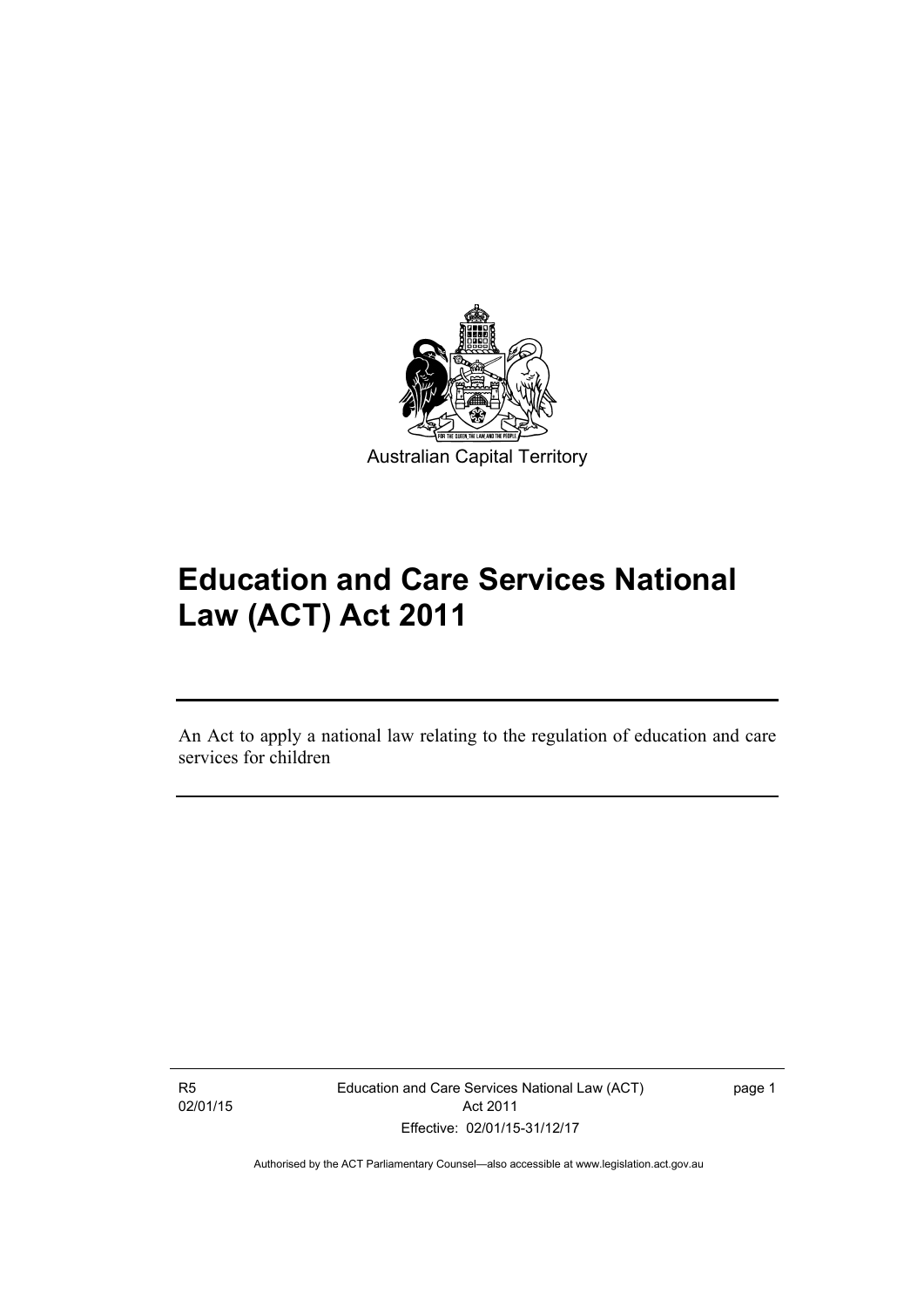#### **Part 1** Preliminary

Section 1

### <span id="page-5-0"></span>**Part 1** Preliminary

#### <span id="page-5-1"></span>**1 Name of Act**

This Act is the *Education and Care Services National Law (ACT) Act 2011*.

#### <span id="page-5-2"></span>**3 Dictionary**

The dictionary at the end of this Act is part of this Act.

- *Note 1* The dictionary at the end of this Act defines certain terms used in this Act.
- *Note 2* A definition in the dictionary applies to the entire Act unless the definition, or another provision of the Act, provides otherwise or the contrary intention otherwise appears (see [Legislation Act](http://www.legislation.act.gov.au/a/2001-14), s 155 and s 156 (1)).

#### <span id="page-5-3"></span>**4 Terms used in Education and Care Services National Law (ACT)**

Terms used in this Act and also in the Education and Care Services National Law set out in the schedule to the [Victorian Act](http://www.legislation.vic.gov.au/) have the same meaning in this Act as they have in that Law.

#### <span id="page-5-4"></span>**5 Notes**

A note included in this Act is explanatory and is not part of this Act.

*Note* See the [Legislation Act,](http://www.legislation.act.gov.au/a/2001-14) s 127 (1), (4) and (5) for the legal status of notes.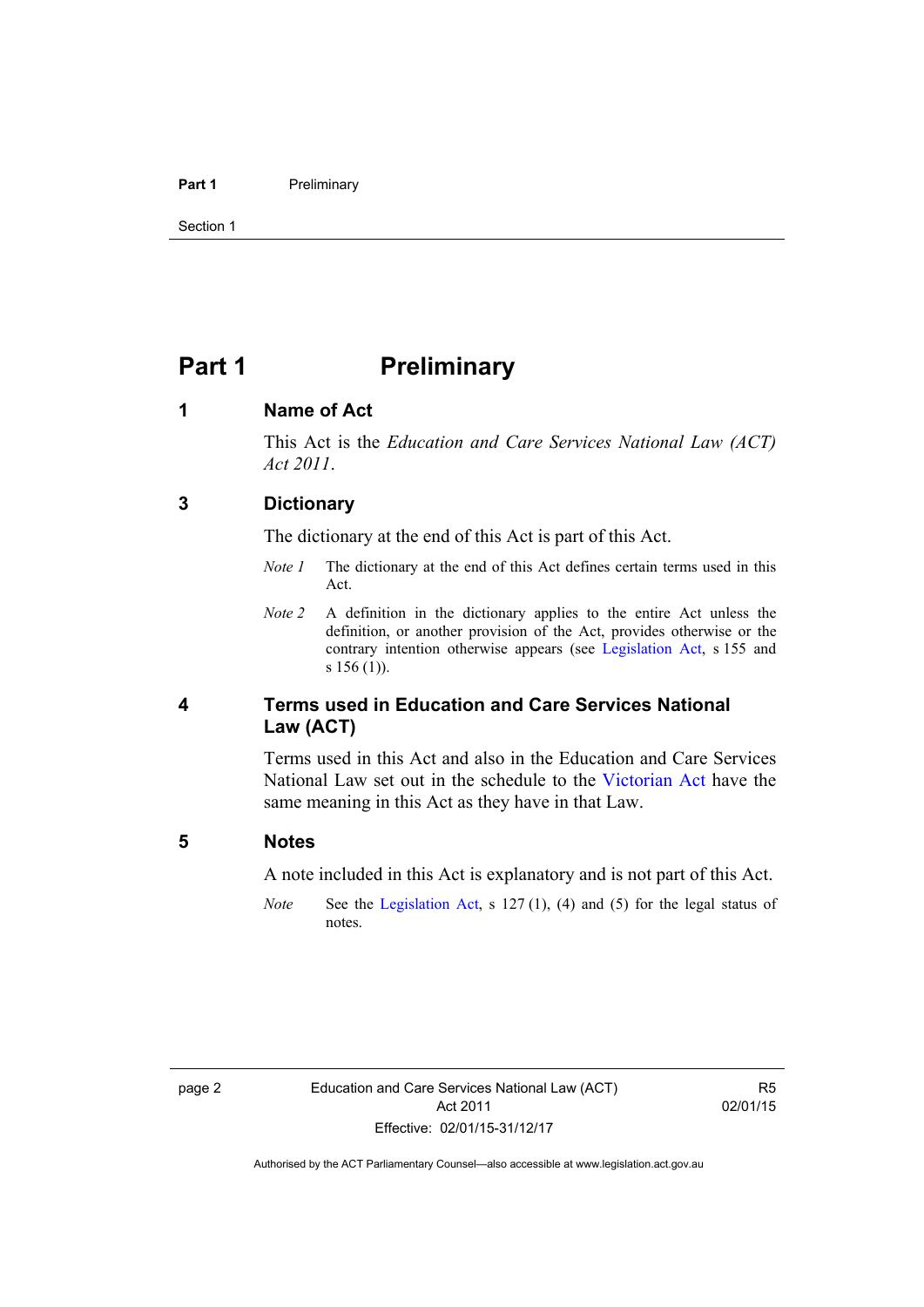### <span id="page-6-0"></span>**Part 2 Adoption of National Law**

### <span id="page-6-1"></span>**6 Adoption of Education and Care Services National Law**

- (1) Subject to this section, the Education and Care Services National Law, as in force from time to time, set out in the schedule to the [Victorian Act—](http://www.legislation.vic.gov.au/)
	- (a) applies as a territory law; and
	- (b) as so applying may be referred to as the *Education and Care Services National Law (ACT)*; and
	- (c) so applies as if it were part of this Act.
- (2) A law that amends the Education and Care Services National Law set out in the schedule to the [Victorian Act](http://www.legislation.vic.gov.au/) and is passed by the Victorian Parliament after this Act's notification day must be presented to the Legislative Assembly not later than 6 sitting days after the day it is passed.
- (3) The amending law may be disallowed by the Legislative Assembly in the same way, and within the same period, that a disallowable instrument may be disallowed.

*Note* See the [Legislation Act,](http://www.legislation.act.gov.au/a/2001-14) s 65 (Disallowance by resolution of Assembly).

- (4) If the amending law is not presented to the Legislative Assembly in accordance with subsection (2), or is disallowed under subsection (3), the Education and Care Services National Law applying under subsection (1) is taken—
	- (a) not to include the amendments made by the amending law; and
	- (b) to include any provision repealed or amended by the amending law as if the amending law had not been made.
- (5) Section 303 (4) (Parliamentary scrutiny of national regulations) of the Education and Care Services National Law set out in the schedule to the [Victorian Act](http://www.legislation.vic.gov.au/) does not apply as a territory law.

R5 02/01/15 page 3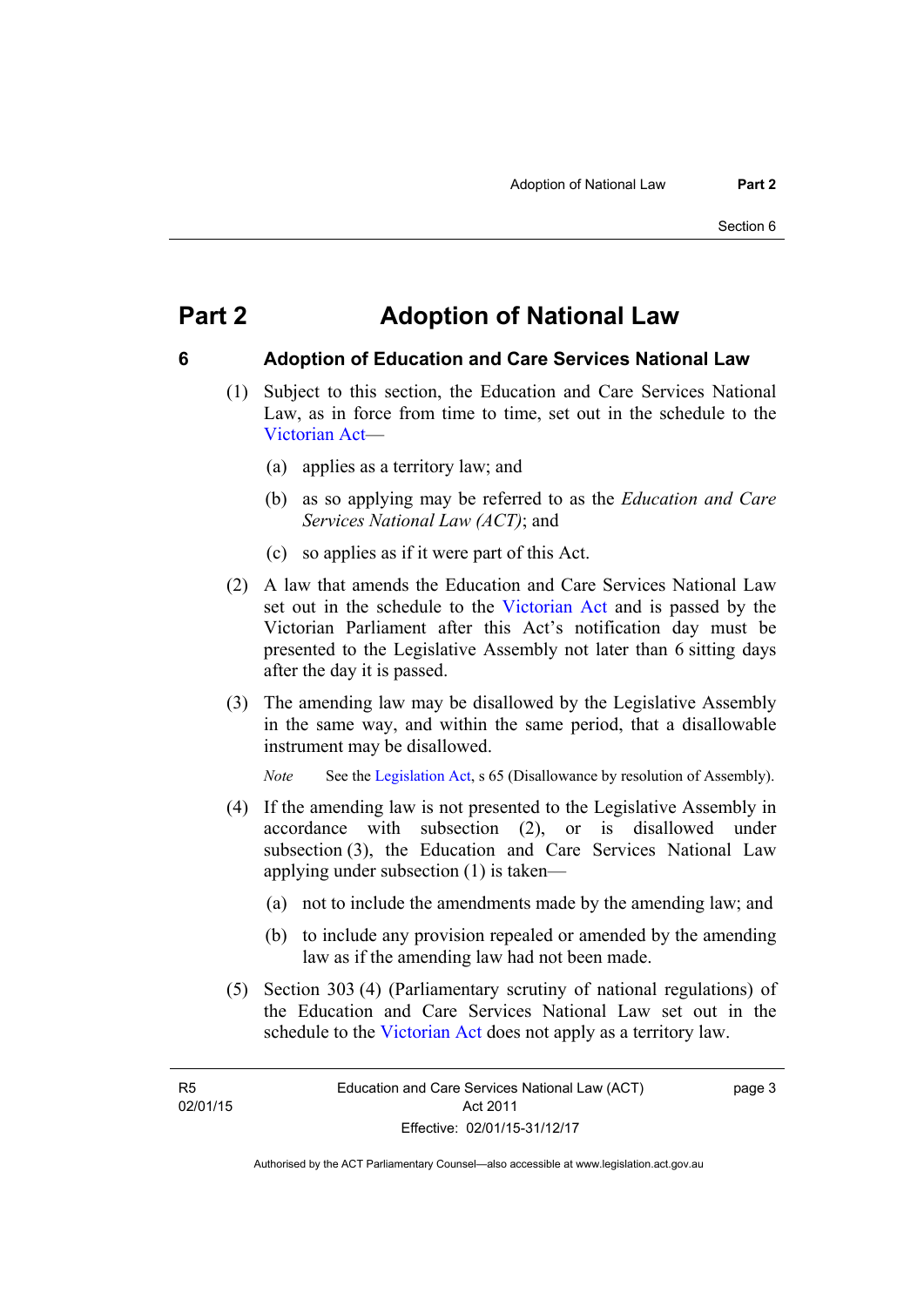Section 7

#### <span id="page-7-0"></span>**7 Exclusion of territory laws**

- (1) The following territory laws do not apply to the *Education and Care Services National Law (ACT)* or to the instruments made under that Law:
	- (a) the *[Criminal Code 2002](http://www.legislation.act.gov.au/a/2002-51)*;
	- (b) the *[Freedom of Information Act 1989](http://www.legislation.act.gov.au/a/alt_a1989-46co)*;
	- (c) the *[Legislation Act 2001](http://www.legislation.act.gov.au/a/2001-14)*.
- (2) The following territory laws do not apply to the *Education and Care Services National Law (ACT)* or to the instruments made under that Law, except to the extent that that Law and those instruments apply to the Regulatory Authority and the employees, decisions, actions and records of the Regulatory Authority:
	- (a) the *[Annual Reports \(Government Agencies\) Act 2004](http://www.legislation.act.gov.au/a/2004-8)*;
	- (b) the *[Auditor-General Act 1996](http://www.legislation.act.gov.au/a/1996-23)*;
	- (c) the *[Financial Management Act 1996](http://www.legislation.act.gov.au/a/1996-22)*;
	- (d) the *[Ombudsman Act 1989](http://www.legislation.act.gov.au/a/alt_a1989-45co)*;
	- (e) the *[Public Sector Management Act 1994](http://www.legislation.act.gov.au/a/1994-37)*;
	- (f) the *[Territory Records Act 2002](http://www.legislation.act.gov.au/a/2002-18)*.

#### <span id="page-7-1"></span>**8 Meaning of generic terms in Education and Care Services National Law for this jurisdiction**

In the *Education and Care Services National Law (ACT)*:

*child protection law* means the *[Children and Young People](http://www.legislation.act.gov.au/a/2008-19)  [Act 2008](http://www.legislation.act.gov.au/a/2008-19)*.

*Note* A reference to a law includes a reference to the statutory instruments made or in force under the law (see [Legislation Act,](http://www.legislation.act.gov.au/a/2001-14) s 104).

#### *de facto relationship* means a domestic partnership.

page 4 Education and Care Services National Law (ACT) Act 2011 Effective: 02/01/15-31/12/17

R5 02/01/15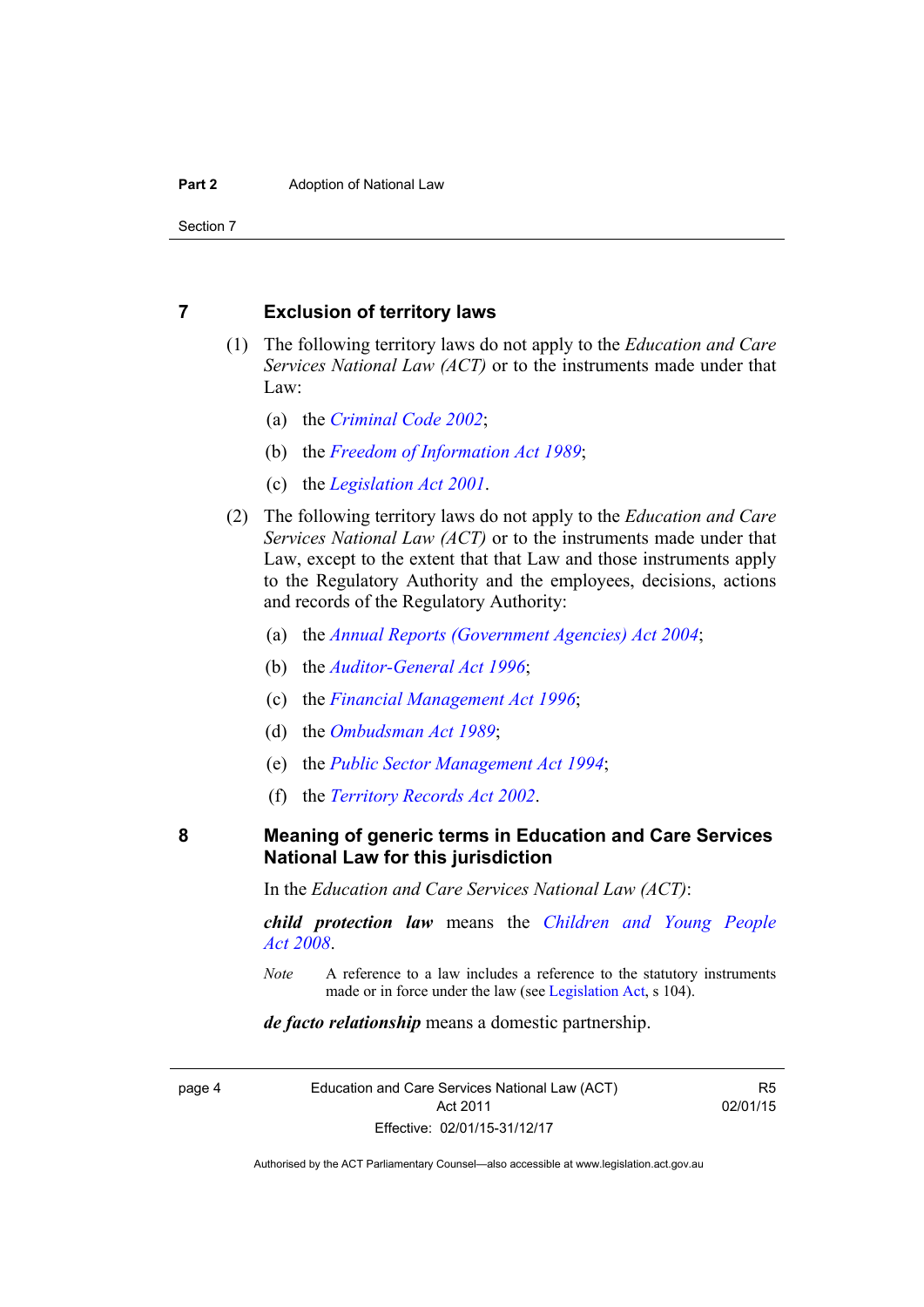*magistrate* means a Magistrate under the *[Magistrates Court](http://www.legislation.act.gov.au/a/1930-21)  [Act 1930](http://www.legislation.act.gov.au/a/1930-21)*.

*public authority* means a body established for a public purpose under an Act.

*registered teacher* means a registered teacher under the *[ACT](http://www.legislation.act.gov.au/a/2010-55)  [Teacher Quality Institute Act 2010.](http://www.legislation.act.gov.au/a/2010-55)*

*superior court* means the Supreme Court.

*this jurisdiction* means the Australian Capital Territory.

#### <span id="page-8-0"></span>**9 Relevant tribunal or court**

For the definition of *relevant tribunal or court* in the *Education and Care Services National Law (ACT)*, section 5—

- (a) the Magistrates Court is the relevant court or tribunal for that Law, section 181; and
- (b) the ACAT is declared to be the relevant court or tribunal for that Law, part 8.

#### <span id="page-8-1"></span>**10 Regulatory Authority**

For the definition of *Regulatory Authority* in the *Education and Care Services National Law (ACT)*, section 5, the chief executive is the Regulatory Authority.

#### <span id="page-8-2"></span>**11 Children's services law**

For the definition of *children's services law* in the *Education and Care Services National Law (ACT)* the *[Children and Young People](http://www.legislation.act.gov.au/a/2008-19)  [Act 2008](http://www.legislation.act.gov.au/a/2008-19)*, chapter 20 is a children's services law.

R5 02/01/15 page 5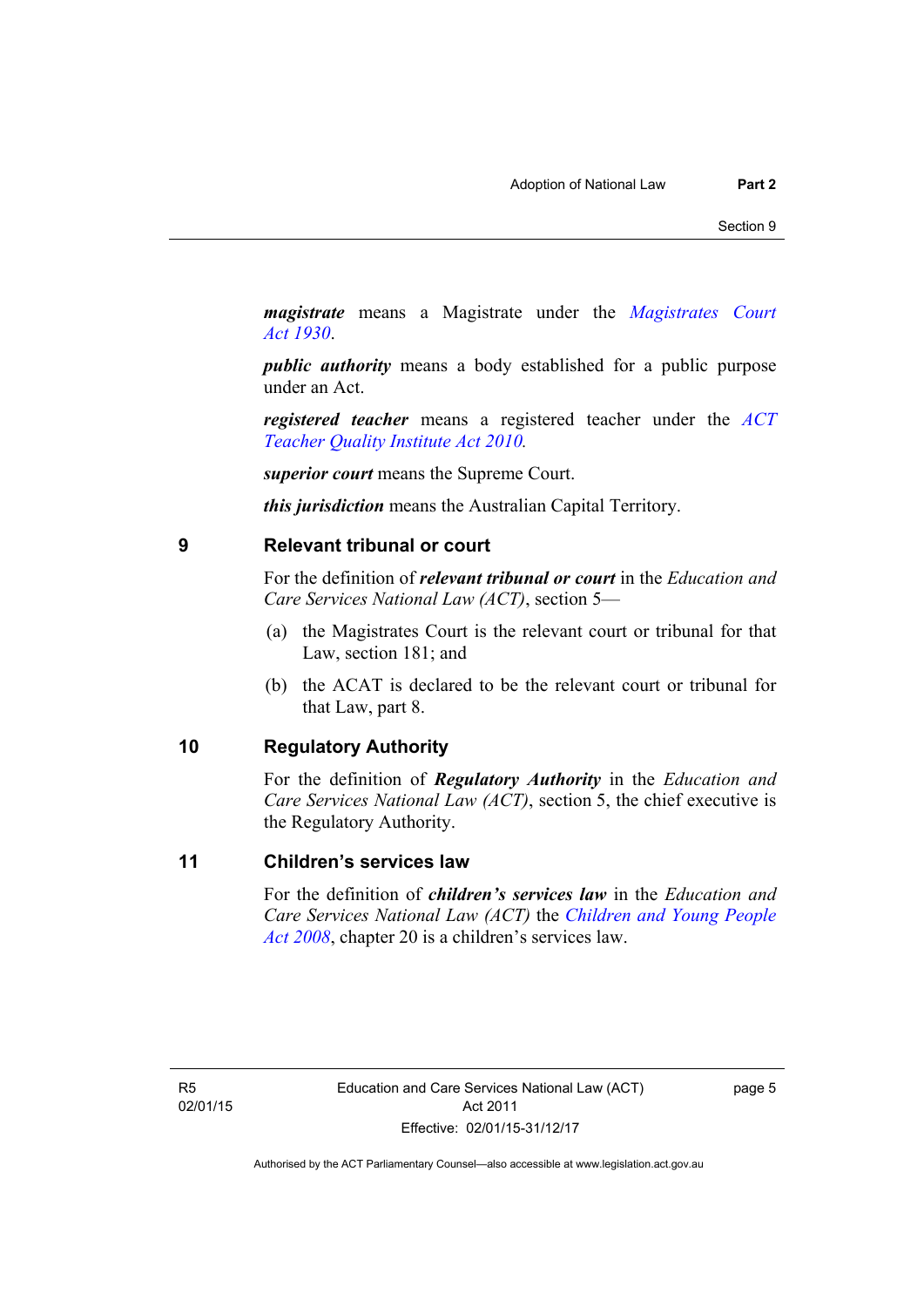Section 12

#### <span id="page-9-0"></span>**12 Education law**

For the definition of *education law* in the *Education and Care Services National Law (ACT)*, section 5, the *[Education Act 2004](http://www.legislation.act.gov.au/a/2004-17)* is an education law.

#### <span id="page-9-1"></span>**13 Former education and care services law**

For the definition of *former education and care services law* in the *Education and Care Services National Law (ACT)*, section 5—

- (a) the *[Children and Young People Act 2008](http://www.legislation.act.gov.au/a/2008-19)*, chapter 20, is a former education and care services law; and
- (b) the *[Education Act 2004](http://www.legislation.act.gov.au/a/2004-17)* is a former education and care services law.

#### <span id="page-9-2"></span>**14 Infringements law**

For the definition of *infringements law* in the *Education and Care Services National Law (ACT)*, section 5, the *[Magistrates Court](http://www.legislation.act.gov.au/a/1930-21)  [Act 1930](http://www.legislation.act.gov.au/a/1930-21)*, part 3.8 is an infringements law.

#### <span id="page-9-3"></span>**15 Public sector law**

For the definition of *public sector law* in the *Education and Care Services National Law (ACT)*, section 5, the *[Public Sector](http://www.legislation.act.gov.au/a/1994-37)  [Management Act 1994](http://www.legislation.act.gov.au/a/1994-37)* is a public sector law.

#### <span id="page-9-4"></span>**16 Working with children law**

For the definition of *working with children law* in the *Education and Care Services National Law (ACT)*, in section 5, the *[Working](http://www.legislation.act.gov.au/a/2011-44)  [with Vulnerable People \(Background Checking\) Act 2011](http://www.legislation.act.gov.au/a/2011-44)* is a working with children law.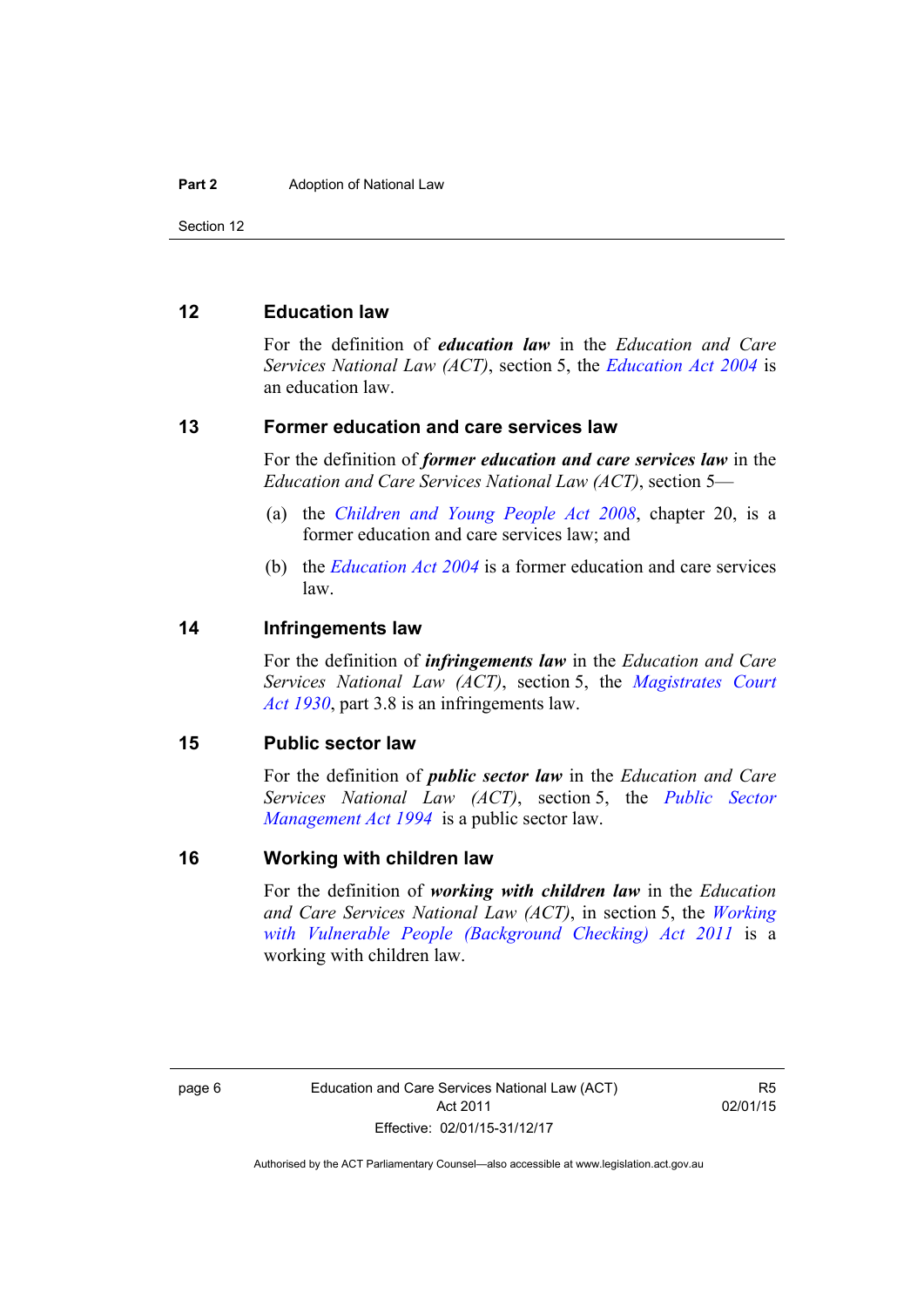#### <span id="page-10-0"></span>**17 Working with vulnerable people law**

For the definition of *working with vulnerable people law* in the *Education and Care Services National Law (ACT)*, section 5, the *[Working with Vulnerable People \(Background Checking\) Act 2011](http://www.legislation.act.gov.au/a/2011-44)* is a working with vulnerable people law.

#### <span id="page-10-1"></span>**18 Penalty at end of provision**

In the *Education and Care Services National Law (ACT)* a penalty specified at the end of a provision indicates that a contravention of the provision is punishable on conviction by a penalty not more than the specified penalty.

R5 02/01/15 Education and Care Services National Law (ACT) Act 2011 Effective: 02/01/15-31/12/17

page 7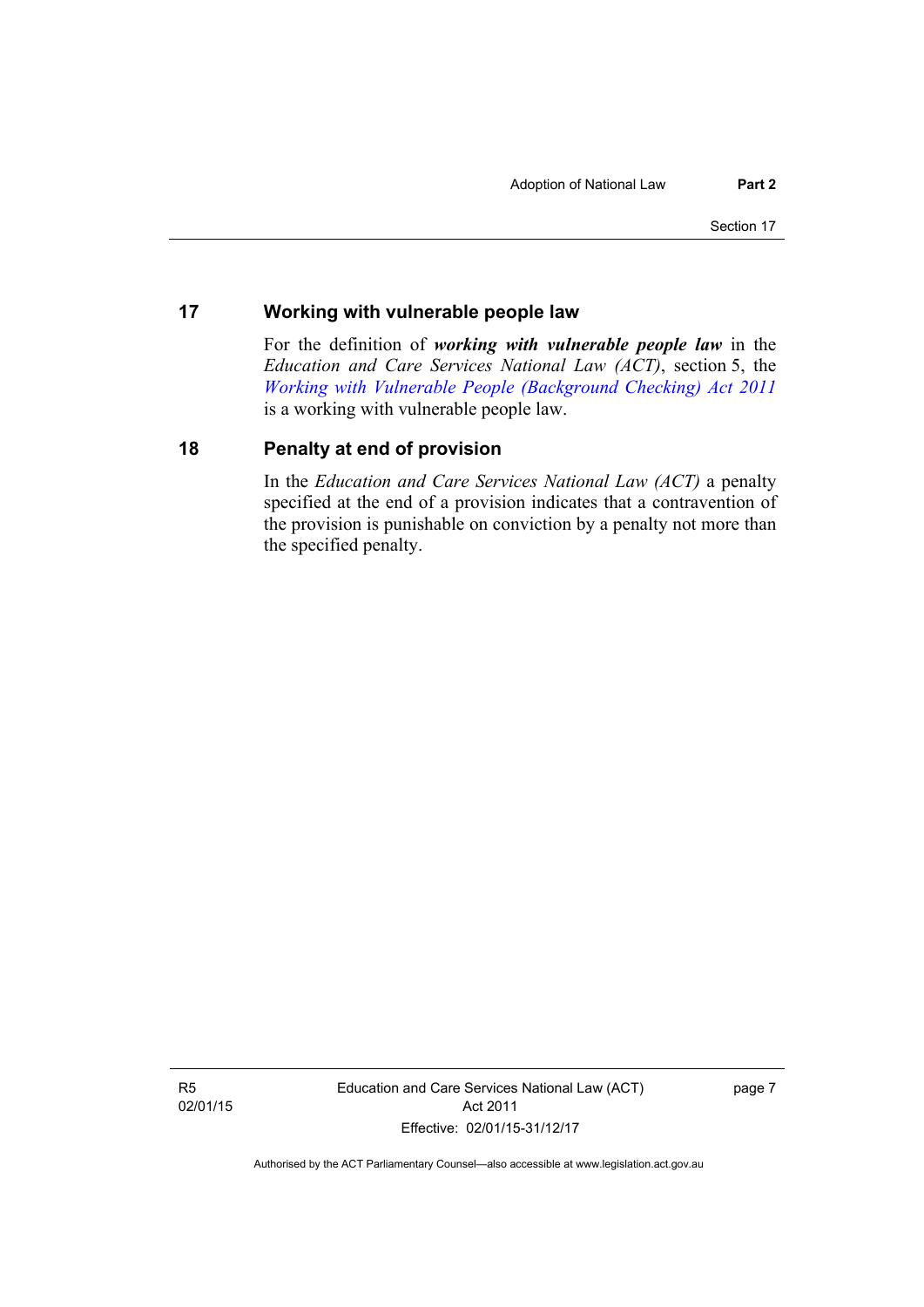#### **Part 3** Miscellaneous

Section 19

## <span id="page-11-0"></span>**Part 3 Miscellaneous**

### <span id="page-11-1"></span>**19 Regulation-making power**

The Executive may make regulations for this Act.

*Note* A regulation must be notified, and presented to the Legislative Assembly, under the [Legislation Act](http://www.legislation.act.gov.au/a/2001-14).

page 8 Education and Care Services National Law (ACT) Act 2011 Effective: 02/01/15-31/12/17

R5 02/01/15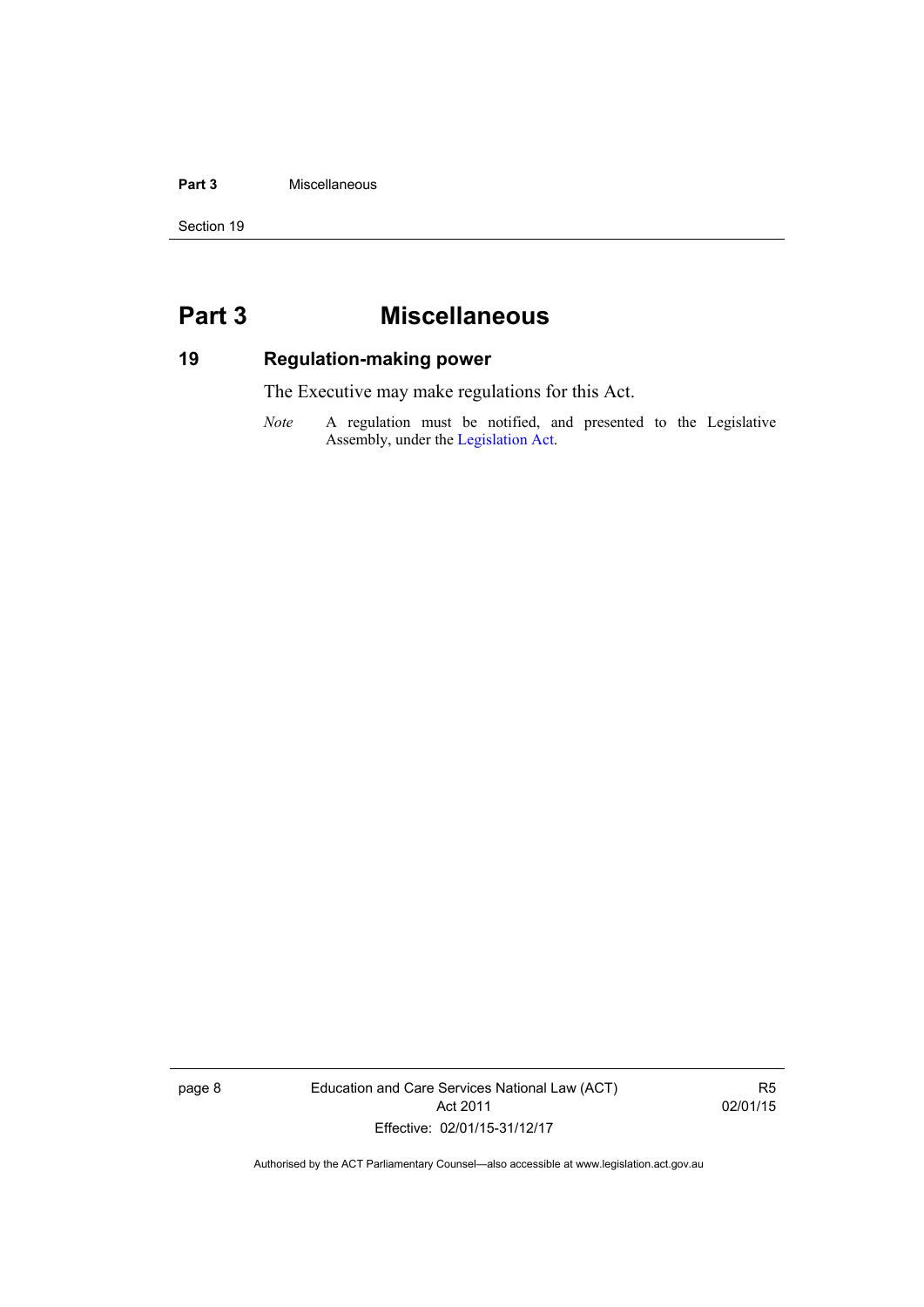# <span id="page-12-0"></span>**Dictionary**

(see s 3)

- *Note 1* The [Legislation Act](http://www.legislation.act.gov.au/a/2001-14) contains definitions and other provisions relevant to this Act.
- *Note 2* For example, the [Legislation Act,](http://www.legislation.act.gov.au/a/2001-14) dict, pt 1, defines the following terms:
	- $\bullet$  ACAT
	- chief executive (s 163)
	- domestic partnership (s 169 (2))
	- Magistrates Court
	- Supreme Court
	- territory law.

*Education and Care Services National Law (ACT)* means the provisions applying in this jurisdiction because of section 6.

*Victorian Act* means the *[Education and Care Services National Law](http://www.legislation.vic.gov.au/)  [Act 2010](http://www.legislation.vic.gov.au/)* (Vic).

*Note* A reference to a law (including a Victorian Act) includes a reference to the law as originally made and as amended (see [Legislation Act,](http://www.legislation.act.gov.au/a/2001-14) s 102).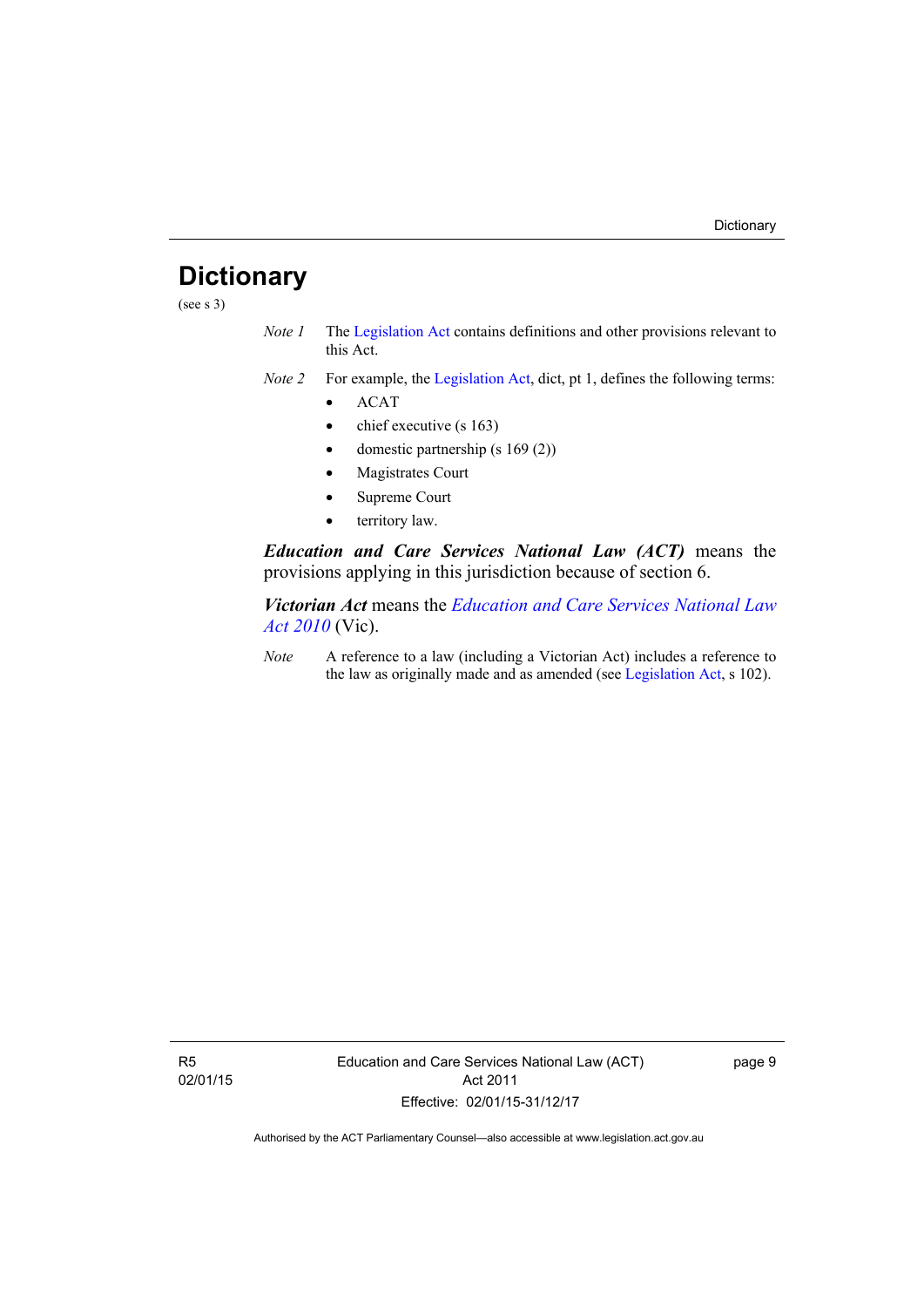#### **Endnotes**

1 About the endnotes

#### <span id="page-13-0"></span>**Endnotes**

#### **1 About the endnotes**

Amending and modifying laws are annotated in the legislation history and the amendment history. Current modifications are not included in the republished law but are set out in the endnotes.

Not all editorial amendments made under the *[Legislation Act 2001](http://www.legislation.act.gov.au/a/2001-14)*, part 11.3 are annotated in the amendment history. Full details of any amendments can be obtained from the Parliamentary Counsel's Office.

Uncommenced amending laws are not included in the republished law. The details of these laws are underlined in the legislation history. Uncommenced expiries are underlined in the legislation history and amendment history.

If all the provisions of the law have been renumbered, a table of renumbered provisions gives details of previous and current numbering.

The endnotes also include a table of earlier republications.

| $A = Act$ | $AF =$ Approved form<br>$am = amended$<br>$amdt = amendment$<br>$AR = Assembly resolution$<br>$ch = chapter$<br>$CN =$ Commencement notice<br>$def = definition$<br>$DI = Disallowable instrument$<br>$dict = dictionary$<br>disallowed = disallowed by the Legislative<br>Assembly<br>$div = division$<br>$exp = expires/expired$<br>$Gaz = gazette$<br>$hdg = heading$<br>IA = Interpretation Act 1967<br>ins = inserted/added<br>$LA =$ Legislation Act 2001<br>$LR =$ legislation register<br>LRA = Legislation (Republication) Act 1996 | $NI = Notifiable$ instrument<br>$o = order$<br>om = omitted/repealed<br>$ord = ordinance$<br>orig = original<br>par = paragraph/subparagraph<br>$pres = present$<br>$prev = previous$<br>$(\text{prev})$ = previously<br>$pt = part$<br>$r = rule/subrule$<br>$reloc = relocated$<br>$renum = renumbered$<br>$R[X]$ = Republication No<br>$RI = reissue$<br>s = section/subsection<br>$sch = schedule$<br>$sdiv = subdivision$<br>SL = Subordinate law<br>$sub =$ substituted<br>underlining = whole or part not commenced |
|-----------|----------------------------------------------------------------------------------------------------------------------------------------------------------------------------------------------------------------------------------------------------------------------------------------------------------------------------------------------------------------------------------------------------------------------------------------------------------------------------------------------------------------------------------------------|----------------------------------------------------------------------------------------------------------------------------------------------------------------------------------------------------------------------------------------------------------------------------------------------------------------------------------------------------------------------------------------------------------------------------------------------------------------------------------------------------------------------------|
|           | $mod = modified/modification$                                                                                                                                                                                                                                                                                                                                                                                                                                                                                                                | or to be expired                                                                                                                                                                                                                                                                                                                                                                                                                                                                                                           |

#### <span id="page-13-2"></span>**2 Abbreviation key**

page 10 Education and Care Services National Law (ACT) Act 2011 Effective: 02/01/15-31/12/17

R5 02/01/15

<span id="page-13-1"></span>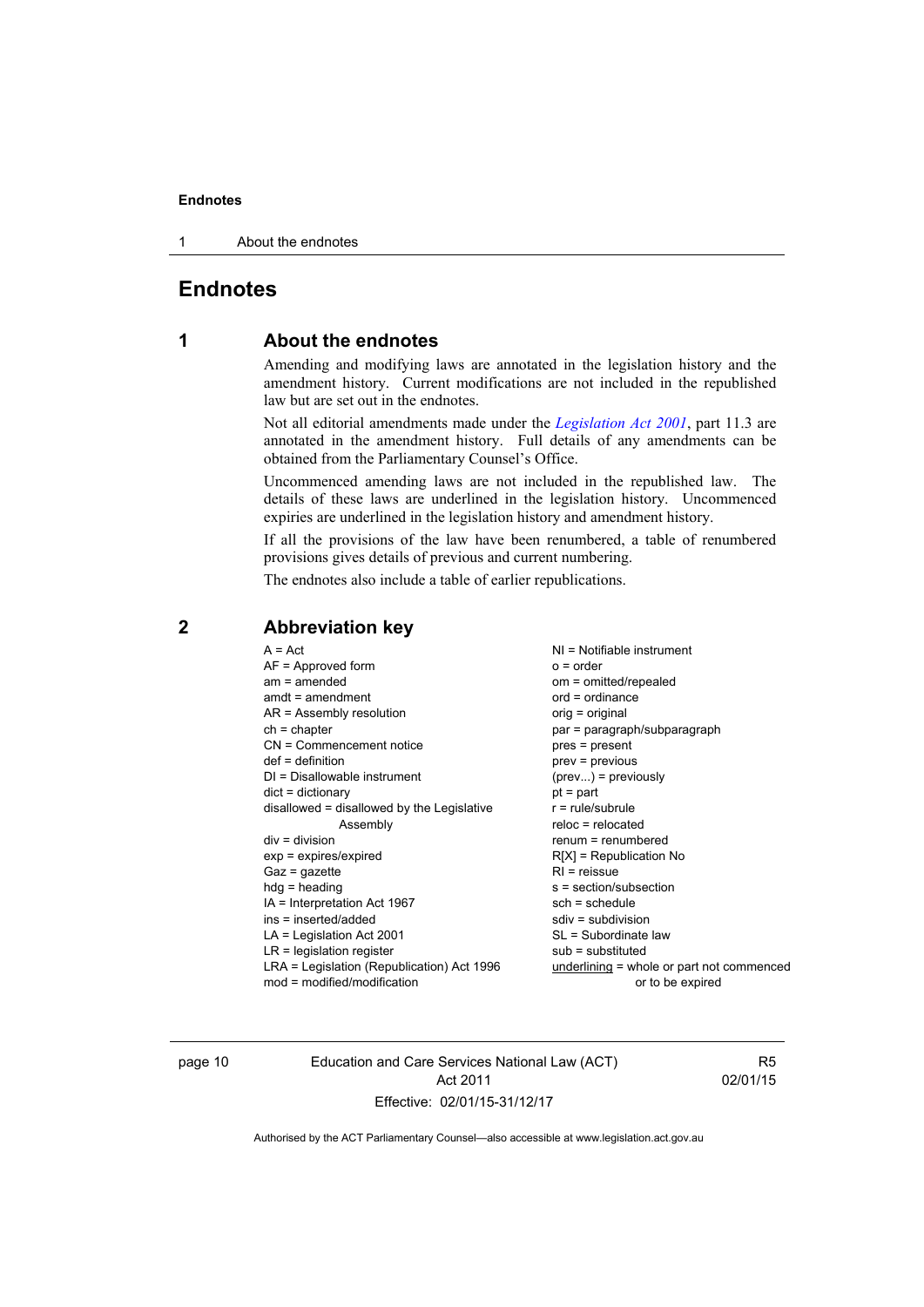#### **Endnotes**

#### <span id="page-14-0"></span>**3 Legislation history**

#### **Education and Care Services National Law (ACT) Act 2011 A2011-42**  notified LR 3 November 2011

s 1, s 2 commenced 3 November 2011 (LA s 75 (1))

remainder commenced 1 January 2012 (s 2 and [CN2011-16\)](http://www.legislation.act.gov.au/cn/2011-16/default.asp)

as amended by

#### **[Statute Law Amendment Act 2013 \(No 2\)](http://www.legislation.act.gov.au/a/2013-44) A2013-44 sch 1 pt 1.1**

notified LR 11 November 2013

s 1, s 2 commenced 11 November 2013 (LA s 75 (1))

sch 1 pt 1.1 commenced 25 November 2013 (s 2)

<span id="page-14-1"></span>

#### **4 Amendment history**

|                                                                          | Commencement<br>s 2                                                                                                                           | om LA s 89 (4)                                                                                                                                                                                                          |  |  |
|--------------------------------------------------------------------------|-----------------------------------------------------------------------------------------------------------------------------------------------|-------------------------------------------------------------------------------------------------------------------------------------------------------------------------------------------------------------------------|--|--|
|                                                                          | <b>Adoption of Education and Care Services National Law</b><br>am A2013-44 amdt 1.1<br>s 6<br>$(6)$ , $(7)$ exp 25 November 2013 (s 6 $(7)$ ) |                                                                                                                                                                                                                         |  |  |
|                                                                          | <b>Transitional</b><br>pt 4 hdg                                                                                                               | exp 1 January 2015 (s 23)                                                                                                                                                                                               |  |  |
|                                                                          | Definitions-pt 4<br>s 20                                                                                                                      | exp 1 January 2015 (s 23)<br>def <i>childcare services standards</i> exp 1 January 2015 (s 23)<br>def government preschool exp 1 January 2015 (s 23)<br>def <i>licensed childcare service</i> exp 1 January 2015 (s 23) |  |  |
|                                                                          | <b>Transitional definitions</b><br>s 21                                                                                                       | exp 1 January 2015 (s 23)                                                                                                                                                                                               |  |  |
| <b>Transitional regulations</b><br>exp 1 January 2013 (s 22 (4))<br>s 22 |                                                                                                                                               |                                                                                                                                                                                                                         |  |  |
|                                                                          | Expiry-pt 4<br>s 23                                                                                                                           | exp 1 January 2015 (s 23)                                                                                                                                                                                               |  |  |

R5 02/01/15 Education and Care Services National Law (ACT) Act 2011 Effective: 02/01/15-31/12/17

page 11